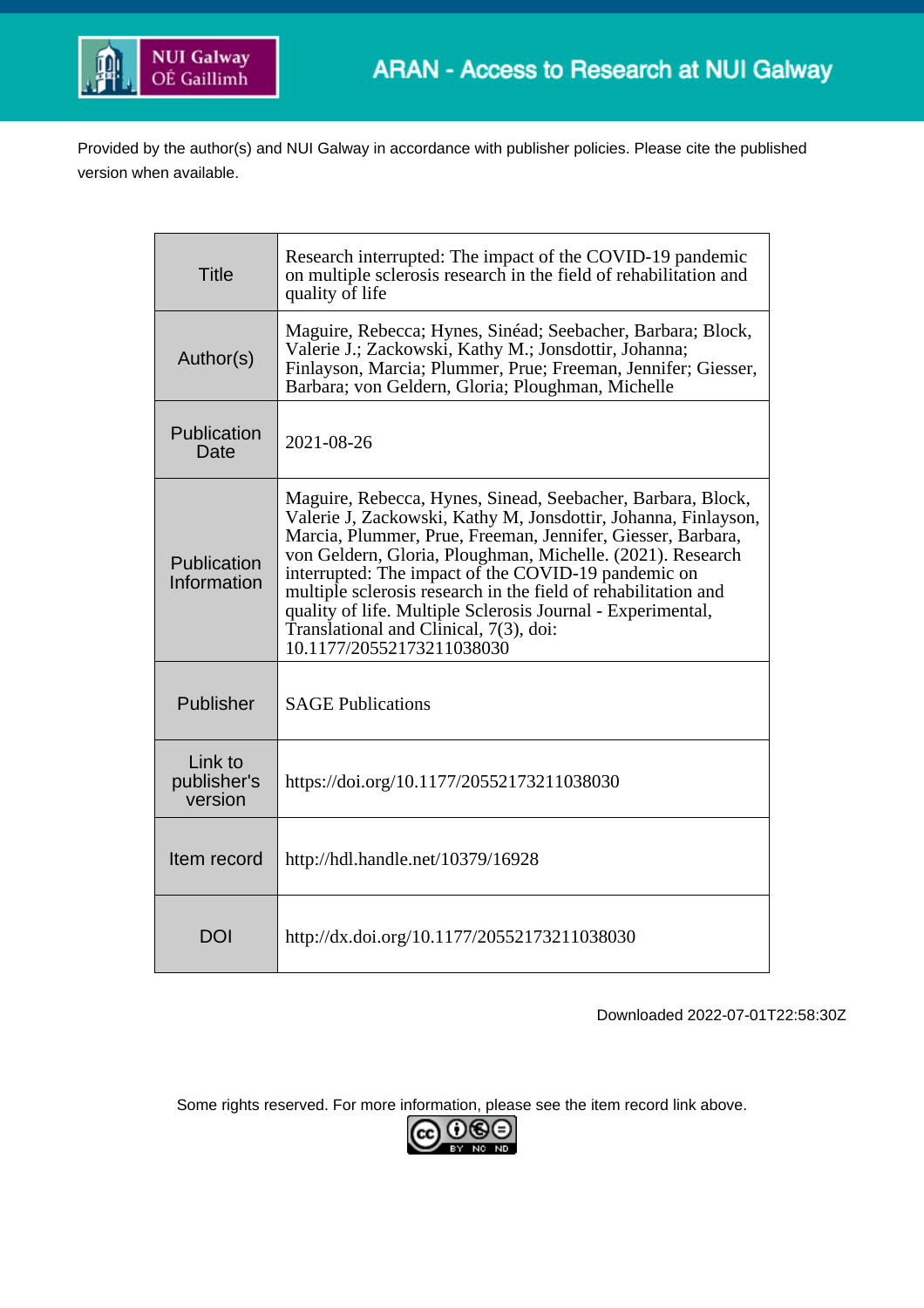

Brief Report

# Research interrupted: The impact of the COVID-19 pandemic on multiple sclerosis research in the field of rehabilitation and quality of life

Rebecca Maguire **D**[,](https://orcid.org/0000-0002-2399-5704) Sinead Hynes, Barbara Seebacher **D**, Valerie J Block **D**, Kathy M Zackowski **D**, Johanna Jonsdottir **D**[,](https://orcid.org/0000-0002-1774-4810) Marcia Finlayson **D**, Prue Plummer, Jennifer Freeman, Barbara Giesser, Gloria von Geldern and Michelle Ploughman

## **Abstract**

Background: The COVID-19 pandemic has likely had a negative impact on rehabilitation and quality of life (QoL) research in multiple sclerosis (MS).

Method: We explored perceived barriers to research among 87 researchers, representing 18 countries, both prior to and since COVID-19.

Results: A Wilcoxon signed-rank test found that significantly more researchers reported experiencing barriers to research since the onset of the pandemic compared to pre-COVID-19 ( $p < .001$ ), with 78% of respondents reporting at least some barriers since COVID-19. The most commonly-cited barriers related to participant access ( $n = 38$ ) and interruptions/delays to projects ( $n = 19$ ). Although no gender differences were found in the number of barriers reported, female respondents were more likely to cite time or competing demands as barriers to research. Females were also more likely to perceive being negatively impacted by the pandemic compared to other genders ( $p = .007$ ).

Conclusions: Implications for the future landscape of rehabilitation research in MS are discussed.

Keywords: Multiple sclerosis, quality of life, rehabilitation, barriers to research, gender, COVID-19

Date received: 28 May 2021; accepted: 19 July 2021

#### Introduction

The COVID-19 pandemic has impacted almost all researchers, $\frac{1}{1}$  with more detrimental effects on some research programmes compared to others. While much work has established how the management of multiple sclerosis (MS) has changed in the last year, $<sup>2</sup>$  with a</sup> shift towards virtual consultations, $3,4$  the impacts of COVID-19 on MS research are less understood. In the context of MS, research in the field of rehabilitation and quality of life (QoL) is likely to have been particularly affected given the high reliance on faceto-face data collection and intervention delivery.

In this study, we aimed to explore the barriers encountered by researchers working in rehabilitation and QoL research in MS, both prior to and since the COVID-19 pandemic. We further explored whether barriers varied by gender, given the known disadvantage of female researchers in other domains.<sup>5,6</sup> Understanding the challenges faced by researchers is important when anticipating the future of rehabilitation research and interventions designed to support people with MS (PwMS).

#### Method

#### Sample

MS QoL and/or rehabilitation researchers were invited to participate in the study in January-February 2021 via professional bodies and through networks of members of the International Women in MS

Multiple Sclerosis Journal — Experimental, Translational and Clinical

July–September 2021, 1–6

[DOI: 10.1177/](http://dx.doi.org/10.1177/20552173211038030) [20552173211038030](http://dx.doi.org/10.1177/20552173211038030)

 $\odot$  The Author(s), 2021. Article reuse guidelines: [sagepub.com/journals](http://uk.sagepub.com/en-gb/journals-permissions)[permissions](http://uk.sagepub.com/en-gb/journals-permissions)

Correspondence to: Rebecca Maguire, Department of Psychology, Maynooth University, County Kildare, Ireland. [rebecca.maguire@mu.ie](mailto:rebecca.maguire@mu.ie)

Rebecca Maguire, Department of Psychology, County Kildare, Ireland

Sinead Hynes, School of Health Sciences, Galway, Ireland

Barbara Seebacher, Clinical Department of Neurology, Medical University of Innsbruck, Innsbruck, Austria

Valerie J Block, Department of Neurology, University of California, San Francisco, CA, USA

Creative Commons CC BY: This article is distributed under the terms of the Creative Commons Attribution 4.0 License (https://creativecommons.org/  $\odot$ licenses/by/4.0/) which permits any use, reproduction and distribution of the work without further permission provided the original work is attributed as specified on the SAGE and Open Access pages (https://us.sagepub.com/en-us/nam/open-access-at-sage).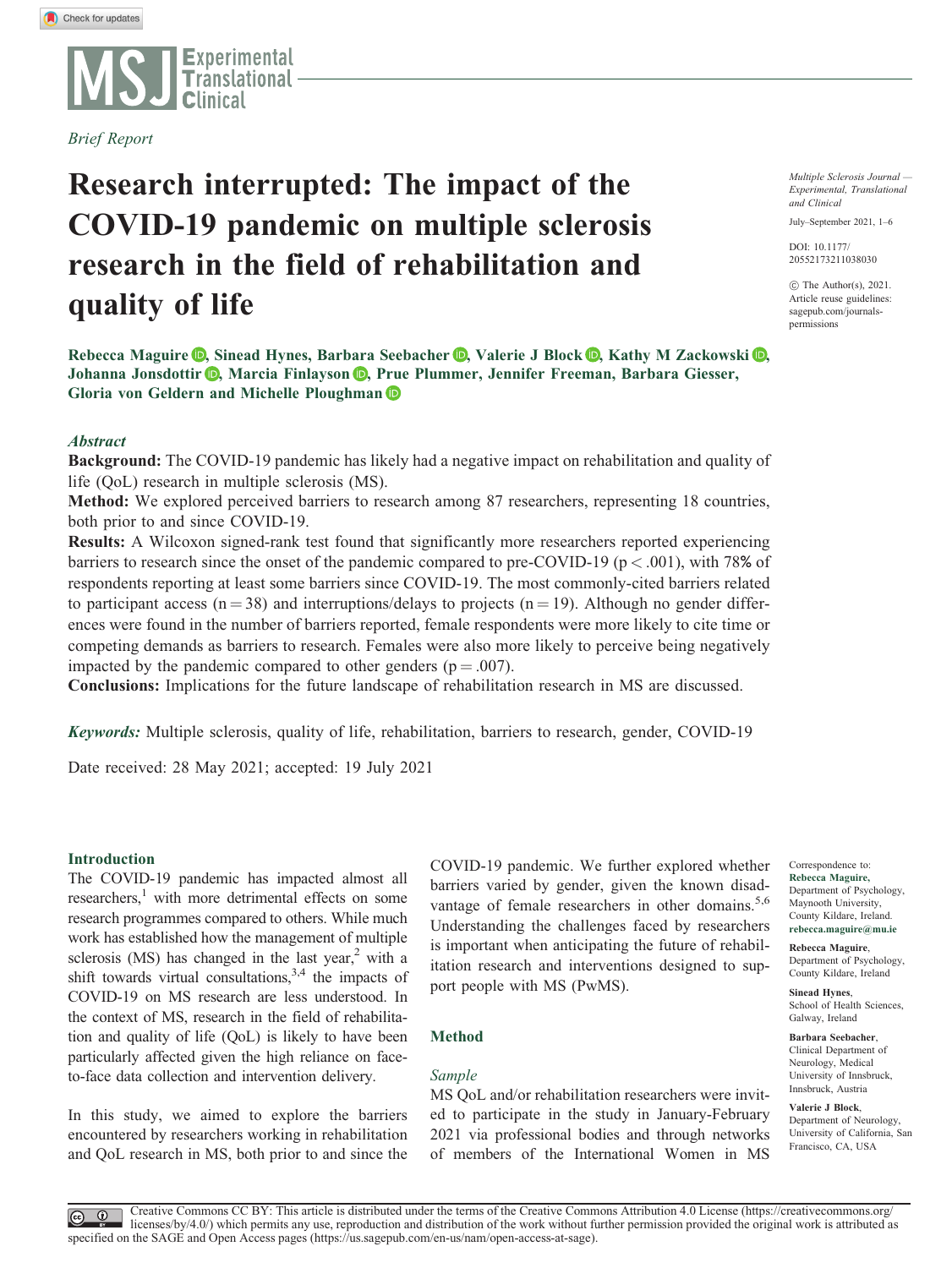Weill Institute for Neurosciences, San Francisco, CA, USA

Kathy M Zackowski, Patient Management Care and Rehabilitation Research, National Multiple Sclerosis Society, New York, USA

Johanna Jonsdottir, IRCCS Fondazione Don Carlo Gnocchi, Milan, Italy

Marcia Finlayson, School of Rehabilitation Therapy, Queen's University, Kingston, ON, Canada

Prue Plummer, Department of Physical Therapy, MGH Institute of Health Professions, Boston, MA, USA

Jennifer Freeman, School of Health Professions, University of Plymouth, Plymouth, UK

Barbara Giesser, Staff Physician, Pacific Neuroscience Institute, Santa Monica, CA, USA

Gloria von Geldern, Department of Neurology, University of Washington, Seattle, WA, USA

Michelle Ploughman, Faculty of Medicine, Memorial University of Newfoundland, Labrador, Canada

rehabilitation (IWiMS) group, using a mixture of purposive and snowball sampling. Specifically, invitations were sent to professional contacts of the study authors and to other members of the rehabilitation subgroup of IWiMS. Examples of groups contacted were: members of the euRIMS (Rehabilitation in MS) special interest group in mobility, the euRIMS special interest group in occupation, the All-Ireland MS Research Network, rehabilitation researchers who attended the MS Society of Canada 2019 conference, members of various MS research groups in Austria, Belgium, Finland, Turkey, the UK, Switzerland and Germany, among others, and a wide range of rehabilitation researchers, physiotherapists, physicians, and other allied health professional researchers known to the authors. While invitations were mostly made via email, additional vocal invitations were made during remote meetings of certain research groups. Further calls for participants were made using Twitter, with tweets shared among the followers of relevant networks and MS societies. In order to be eligible to participate, respondents had to have conducted research in the area of MS rehabilitation or QoL. No restrictions were placed on career stage or nature of employment. Ethical approval for the study was granted from Maynooth University in December 2020 (SRESC-2020-2422005).

#### Measures

A cross-sectional online survey was developed to collect quantitative and qualitative data from researchers using Qualtrics, v.2021 (Qualtrics, Provo, UT). This included the collation of sociodemographic information such as gender (male, female, non-binary, other), country of residence (open text response) and employment status (full-time or part-time, and contract type). In addition, information on career stage was obtained, with respondents asked to indicate if they were (1) still in training, (2) an early-career researcher (5 years or less since their first research/ academic appointment), (3) a mid-career researcher (6-12 years since first appointment), (4) a senior researcher (>12 years since first appointment), or (5) other. Respondents also indicated the number of years' experience they had in MS research using an open-text response, as well as the percentage of their working time spent of research activities each week. Separately, respondents were asked to indicate if they had any caring responsibilities.

In relation to their experience of barriers to research, researchers were asked to report on the extent of barriers encountered both prior to and since COVID-19. Specifically, they were asked "Before

COVID-19, did you encounter any barriers in conducting research in rehabilitation/QOL in MS?", with four possible options: "Yes, to a great extent", "Yes, to some extent", "No", and "Unsure", with the latter two categories combined for the purpose of analysis, such that scores ranged from 1–3, with higher scores denoting a greater experience of barriers. An open-text question requested more detail on barriers from respondents using the following phrasing: "If yes, outline the main barriers to conducting research before COVID-19". The same two questions were then asked again, but in relation to experience of barriers since COVID-19.

In order to establish perceptions of gender advantage/disadvantage in light of COVID-19, respondents were asked to rate their agreement with the following statement "When compared to researchers of other genders, I have experienced greater difficulties in conducting research in MS rehabilitation/QoL following COVID-19", with responses ranging from 1 (strongly disagree) to 5 (strongly agree). Further details on all the above questions are included in the supplementary appendix.

#### Analysis

Descriptive statistics were calculated for sociodemographic/employment information and extent of barriers encountered prior to and since COVID-19. Given the non-normal distribution of the data, a Wilcoxon signed-ranks test was used to compare the extent of the barriers experienced by researchers prior to and since COVID-19. Barriers described in response to the open-text questions were categorised independently by two coders (RM, SH), with a high level of agreement (88%); any discrepancies were resolved with input from a third coder (BS). Where respondents mentioned more than one barrier, these were separately coded. Following categorisation into broad themes, additional subthemes were identified (Table 1). Independent t-tests were used to compare gender differences in the number of barriers mentioned both prior to and since COVID-19, with a further independent-test test used to compare male and female perceptions of gender advantage or disadvantage in light of COVID-19.

#### **Results**

#### Sample characteristics

Of the 87 respondents, the majority were female (66, 76%), working full-time (74, 85%), at mid-late career stage (53, 61%), and had an average of 10 years' experience in MS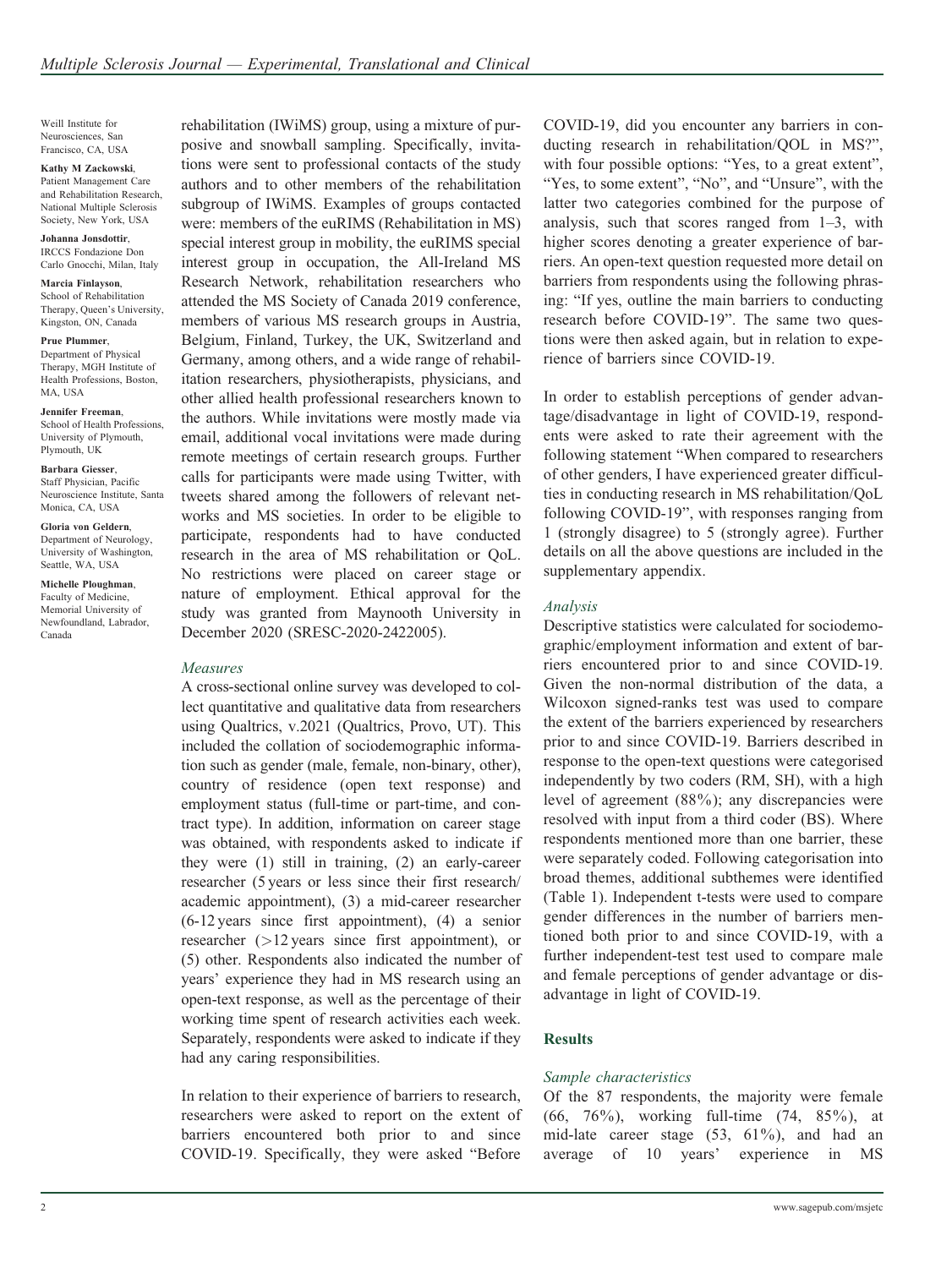|  |  | Table 1. Barriers encountered by researchers both before and since COVID-19. |  |  |  |  |  |  |  |  |
|--|--|------------------------------------------------------------------------------|--|--|--|--|--|--|--|--|
|--|--|------------------------------------------------------------------------------|--|--|--|--|--|--|--|--|

| <b>Barriers before COVID-19</b>                       |                                                       |                                                                                                                                                                                                                                                                                                             |  |  |  |
|-------------------------------------------------------|-------------------------------------------------------|-------------------------------------------------------------------------------------------------------------------------------------------------------------------------------------------------------------------------------------------------------------------------------------------------------------|--|--|--|
| Superordinate<br><b>Barrier</b> pre-<br>COVID-19      | <b>Subordinate</b><br><b>Barrier</b> pre-<br>COVID-19 | <b>Representative Quotes</b>                                                                                                                                                                                                                                                                                |  |  |  |
| Funding $(n = 19)$ ;<br>$male = 4$ , female<br>$= 15$ | Difficulty obtaining<br>funding                       | "It is getting increasingly difficult to get third party funded money for<br>research in MS."<br>"Funders say they are interested in QoL, but still tend to fund basic science<br>as a priority."<br>"Less sponsors compared to other fields, sometimes the H index is required.<br>It is somewhat unfair." |  |  |  |
| Time/competing<br>responsibilities                    | Balancing<br>commitments                              | "Difficult to balance research obligations with other commitments."                                                                                                                                                                                                                                         |  |  |  |
| $(n = 15;$ male = 1,<br>female = $14$ )               | Teaching                                              | "I work in an education heavy institution with little time allowed for<br>research."<br>"Competing obligations such as teaching, curriculum development, board<br>services, etc."                                                                                                                           |  |  |  |
|                                                       | Clinical work                                         | "I work in a clinical specialist role so the majority of my time is clinical. Only<br>small amount of time for research projects."                                                                                                                                                                          |  |  |  |
|                                                       | Caring<br>responsibilities                            | "Many positions are full time and with my caring role couldn't commit to full<br>time."<br>"The travel time commitment to scientific meetings was a problem, as I need<br>to have child care organized before any trip."                                                                                    |  |  |  |
| Lack of support/<br>opportunity                       | Institutional or<br>administrative                    | "Logistical barriers in terms of recruiting students and staff. Equipment and<br>space limitations."                                                                                                                                                                                                        |  |  |  |
| $(n = 15;$ male = 2,<br>$female = 13$                 | barriers<br>Lack of collabora-<br>tive opportunities  | "Bureaucracy and institutional inertia".<br>"Collaboration opportunities, and low interest in research groups in this<br>area."                                                                                                                                                                             |  |  |  |
|                                                       | <b>Difficulties</b><br>publishing                     | "Many disease specific journals do not consider rehabilitation studies high<br>enough impact to publish."                                                                                                                                                                                                   |  |  |  |
|                                                       | Gender or career<br>bias                              | "Hard to gain independence, to be taken "seriously" by the established male<br>old guard in the field."                                                                                                                                                                                                     |  |  |  |
|                                                       |                                                       | "Male doctors in high positions preferred to work with male researchers."<br>"a sense of fear among early and mid-career investigators of senior<br>investigators taking credit for work/ideas."                                                                                                            |  |  |  |
| Participant access                                    | General problems                                      | "Difficulties with subject recruitment and retention"                                                                                                                                                                                                                                                       |  |  |  |
| $(n = 8;$ male = 3,<br>female $= 5$ )                 | with recruitment<br>Competition for<br>participants   | "Access to MS population in rural communities."<br>"There are many researchers focused on MS at my institution, so there is a<br>great deal of competition for study participants."                                                                                                                         |  |  |  |
| <b>Barriers since COVID-19</b>                        |                                                       |                                                                                                                                                                                                                                                                                                             |  |  |  |
| <b>Superordinate</b>                                  |                                                       |                                                                                                                                                                                                                                                                                                             |  |  |  |

Barrier since COVID-19 Subordinate Barrier since COVID-19 Representative quotes Participant access  $(n = 38;$  male  $= 9,$  $female = 29$ Restrictions on recruitment "Significant restrictions on human subjects research." "Poor accessibility to patients." "COVID related restrictions mean that I cannot bring in patients to the lab for assessments, all ongoing studies have either been modified or put on hold."

(continued)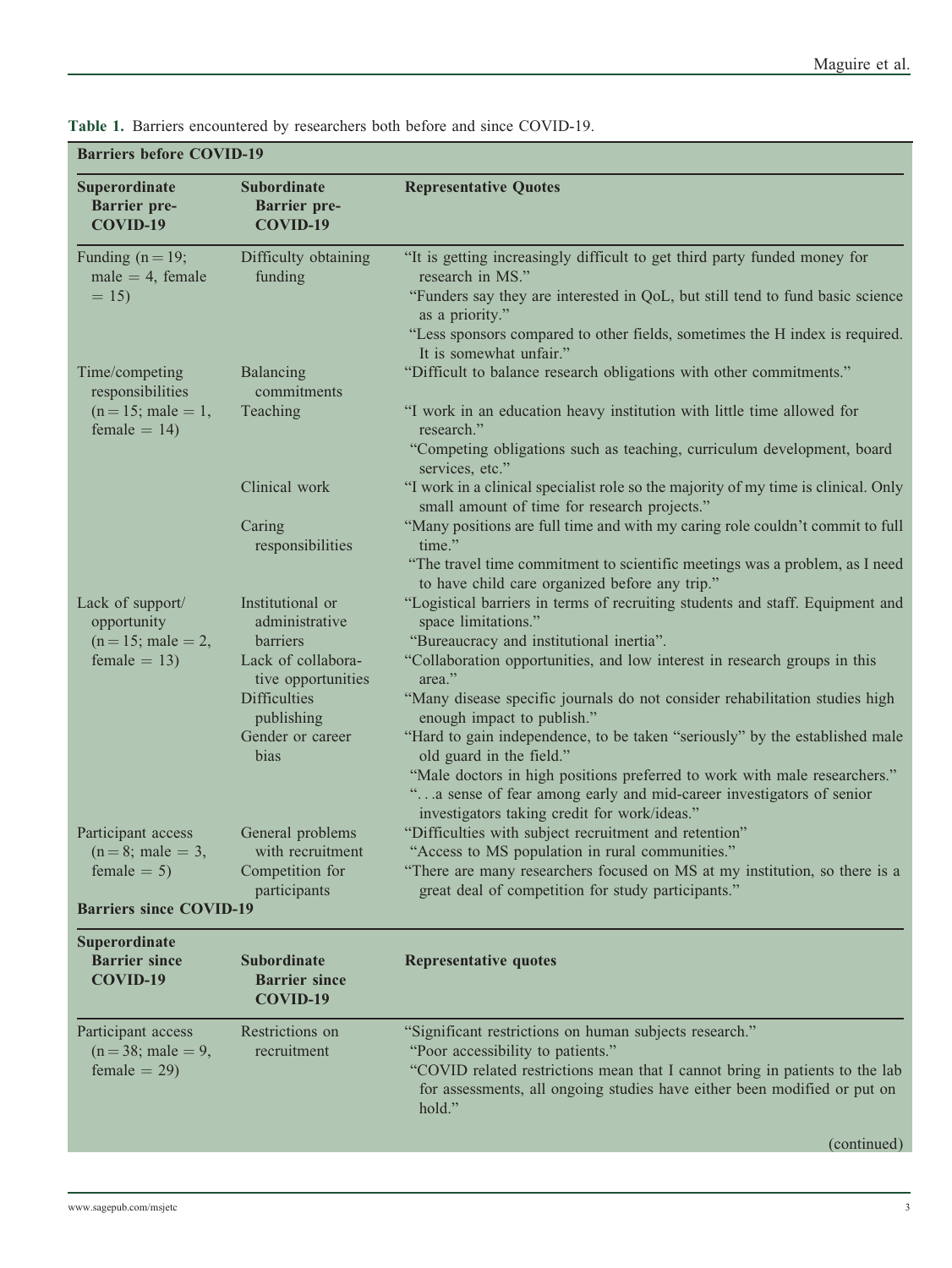| Barriers since COVID-19                                                 | r var vi UV v ill                  | increased unneancy recruiting patients for sudites that require in-person<br>visits due to fear of contracting COVID."                                                                                                                                                                                                |
|-------------------------------------------------------------------------|------------------------------------|-----------------------------------------------------------------------------------------------------------------------------------------------------------------------------------------------------------------------------------------------------------------------------------------------------------------------|
|                                                                         |                                    |                                                                                                                                                                                                                                                                                                                       |
| Superordinate barri-<br>er since COVID                                  | Subordinate barrier                | Representative quotes                                                                                                                                                                                                                                                                                                 |
| Interruptions or<br>delays $(n = 19)$ ;                                 | Projects interrupted               | "Projects were disrupted in the middle of delivery and this will impact overall<br>results."                                                                                                                                                                                                                          |
| male = $7$ , female<br>$= 12$                                           |                                    | "My research requires close proximity. As such, my main project is shut<br>down for the foreseeable future."                                                                                                                                                                                                          |
|                                                                         | Closure of facilities              | "Difficulties to do testing in the center, or to have permission to conduct tests<br>at our university."                                                                                                                                                                                                              |
|                                                                         | Institutional or<br>administrative | "My lab was shut down for 4 months and is now in restricted capacity."<br>"Slower response time from ethic committee when not a specific COVID<br>related project"                                                                                                                                                    |
|                                                                         | barriers                           | "non-COVID-19 research is being sidelined and there have been longer<br>processing and review times."                                                                                                                                                                                                                 |
| Time/competing<br>demands $(n = 11)$ ;<br>$male = 0$ , female<br>$= 11$ | Caring<br>responsibilities         | "Even more difficult to dedicate sufficient time to research, especially given<br>additional responsibilities with caring/home-schooling."                                                                                                                                                                            |
|                                                                         |                                    | "Home schooling make it more challenging to complete work in usual hours<br>therefore I work extra in my own time to get everything completed."<br>"Spending more time facilitating at home learning and providing childcare<br>while schools were closed also significantly impacted my research."                   |
|                                                                         | Other<br>responsibilities          | "Too many administrative and clinical responsibilities which interfere with<br>research time"                                                                                                                                                                                                                         |
| Funding $(n=8)$ ;<br>$male = 1$ , female<br>$= 7$                       | Cancellation of<br>funding         | "The usual funding competitions in my field were cancelled."<br>"Charitable body funding no longer currently available."                                                                                                                                                                                              |
| <b>Additional COVID-</b><br>19 challenges                               | Working remotely                   | "inability to get the research team together - there are limits to virtual col-<br>laboration for some activities."                                                                                                                                                                                                   |
| $(n=7;$ male = 1,<br>female = $6$ )                                     |                                    | "Hard to maintain focus and motivation working full time from home."<br>"having research assistants has not been helpful since COVID-19 as many<br>tasks are not able to be completed virtually with confidentiality of research<br>data so they are not able to help very much with many of the important<br>tasks." |
|                                                                         |                                    | rehabilitation/OoL research $(SD=73$ range 1- barriers since COVID-19 $(M=2.18)$ than pre-                                                                                                                                                                                                                            |

Fear of  $CONID$  "increased difficulty requiring patients for studies that

Table 1. Continued.

rehabilitation/QoL research  $(SD = 7.3, \text{range } 1$ -30 years). Respondents came from 18 different countries, including the USA  $(n=24)$ , Italy  $(n=16)$ , Canada (n = 10), Austria (n = 9), France (n = 4), the UK (n = 3), Turkey (n = 3), Ireland (n = 3), Belgium  $(n=3)$ , Norway  $(n=2)$ , Switzerland  $(n=1)$ , Spain  $(n = 1)$ , Slovenia  $(n = 1)$ , Israel  $(n = 1)$ , Germany  $(n = 1)$ , Finland  $(n = 1)$ , the Czech Republic  $(n = 1)$ , and Australia  $(n = 1)$ . On average, respondents spent  $57\%$  (SD = 25.8) of their working week engaged in research. Most (50, 59%) reported some caring responsibilities.

#### Barriers to research

A Wilcoxon signed-rank test found that respondents were significantly more likely to report experiencing

barriers since COVID-19  $(M = 2.18)$  than pre-COVID-19 (M = 1.61; T = 1314, z = -5.372,  $p < .001$ ), with only 22% (n = 18) reporting no barriers since COVID-19, while  $39\%$  (n = 32) reported barriers "to some extent" and a further  $39\%$  (n = 32) experiencing barriers "to a great extent". This compares to only  $6\%$  (n = 7) who reported barriers "to a great extent" prior to COVID-19 (see Figure 1).

Of respondents who chose to complete an open text response, significantly more barriers were mentioned since COVID-19 (total n mentioned  $= 83$ ) than pre-COVID-19 (total n mentioned  $= 57$ ; T  $= 808$ ,  $z = -2.765$ ,  $p = .006$ ). Independent t-tests found no gender differences in the number of barriers mentioned at either time point  $(p > .05)$ , however females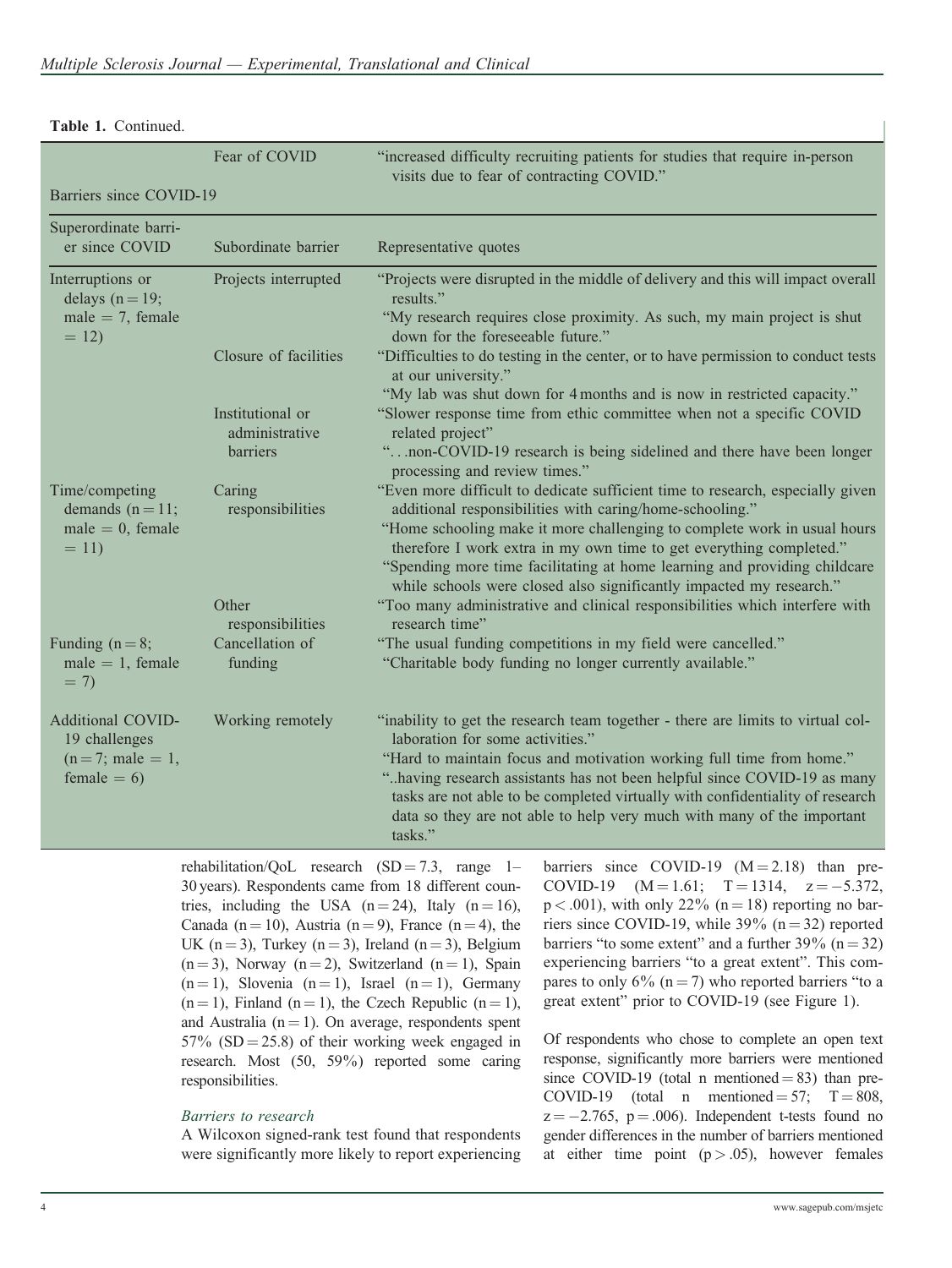

Figure 1. The extent to which respondents experienced barriers to research prior to and since COVID-19.<sup>a</sup> a Barriers more likely to be experienced since COVID-19 compared to pre COVID-19, using Wilcoxon signed-rank test (T=1314, z = -5.372, p < .001).

 $(M = 3.11, SD = 1.13)$  were significantly more likely than males  $(M = 2.32, SD = .95)$  to perceive themselves as experiencing difficulties conducting research in MS rehabilitation/QoL following COVID-19 when compared to other genders  $(t(79) = -2.782; p = .007)$ .

Analysis of the open-text response revealed that, prior to COVID-19, the most commonly mentioned barriers were difficulty obtaining funding  $(n = 19)$ , managing time/competing demands  $(n = 15)$ , and lack of support/opportunity  $(n = 15)$ . Since COVID-19, the most common barriers encountered related to participant access  $(n = 38)$ , and other COVID-19 interruptions/delays to research projects  $(n = 18)$ . Time/competing demands was mentioned by 11 respondents, all female, including some mentions of childcare and home-schooling responsibilities (see Table 1 for representative quotes).

#### **Discussion**

Our analysis clearly highlights the negative impact that the COVID-19 pandemic has had on MS rehabilitation/QoL research. Unsurprisingly, limited access to participants was common, with numerous reports of trials being halted or delayed. Barriers to participant access were found to stem from logistical issues (e.g., closure of facilities), or participant characteristics themselves (e.g., fear of contracting COVID-19). Given that anxiety in PwMS has increased following the pandemic, $^{7,8}$  difficulty accessing participants may persist for some time, however it is yet to be established whether this may be mitigated by the vaccine roll out. Furthermore, as much research in this field had to pivot to online delivery, it cannot yet be established whether this may have had any impacts on enhancing QoL in PwMS. Given the success of telemedicine and virtual consultations in the clinical

management of  $MS<sub>3,4</sub>$ , there is a clear need to further evaluate the efficacy of online rehabilitation interventions, which may offer a promising alternatives to face-to-face intervention delivery. Regardless of this, however, the lack of preliminary data due to the interruption of pilot trials during the pandemic may have long lasting implications for future funding and dissemination of knowledge in this area, ultimately impacting service provision for PwMS.

While we found no gender differences in the number of barriers reported by respondents, our qualitative analysis suggests subtle differences in the types of barriers encountered. For example, only female respondents cited time or competing demands as barriers since COVID-19. We also uncovered some concerning reports of possible gender or career biases that may impede the progression of female and/or early career researchers in the future. While this is partly in keeping with other research which has suggested how the pandemic has disproportionally affected female researchers,<sup>5,6</sup> we cannot draw firm conclusions regarding gendered effects in this research context specifically. We suggest that this is something worth closely monitoring in the future, particularly regarding whether COVID-19 related interruptions may manifest into lower research outputs for female researchers in the coming years.

#### Limitations

Although we contacted many research networks worldwide, we cannot be assured that the sample represents the diversity of MS researchers in the field of rehabilitation and QoL. We also cannot be sure of the response rate to this survey, given the nature of the recruitment strategy employed. Additionally, the cross-sectional design warrants caution when interpreting the retrospective analysis of barriers prior to COVID-19.

### Conclusions

While the existence of barriers to research following COVID-19 echoes findings from other fields, $1,9$ including reports of widespread closure of facilities and limitations accessing funding, we have shown how a number of unique challenges exist for MS rehabilitation/QoL research specifically, including many that existed prior to the pandemic and which therefore may be expected to continue should face-toface research recommence. Given the call to prioritize areas of research supporting people with progressive MS in particular, $10$  it is vital that any barriers to research in the area of rehabilitation and QoL are tackled. It is also important that such obstacles are taken into account when planning how best to support